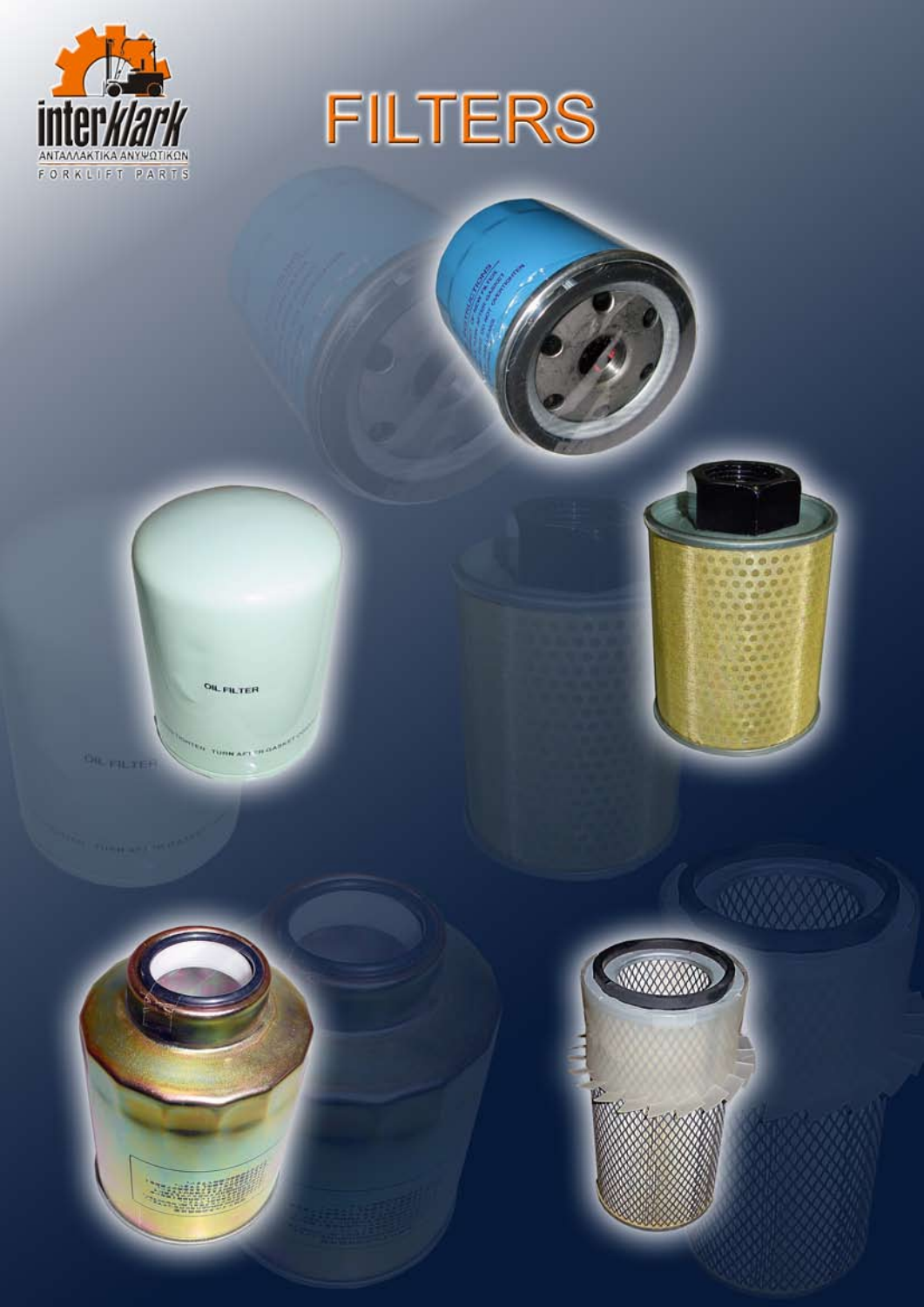

**Air**

|                                          |                                                                                     | <b>FILTERS</b> |
|------------------------------------------|-------------------------------------------------------------------------------------|----------------|
| Original Code:                           | Original Code:<br>Original Code:                                                    |                |
| Interklark Code: 72001                   | Interklark Code: 71352<br>Interklark Code: 81199                                    |                |
| <b>KOMATSU</b>                           | <b>MITSUBISHI</b><br>YALE, ISUZU, MITSUBISHI                                        |                |
|                                          |                                                                                     |                |
| b<br>${\bf c}$<br>$\mathsf a$            | $\sf b$<br>$\mathsf b$<br>$\mathbf c$<br>${\bf c}$<br>$\mathsf a$<br>a              |                |
| $17\,$<br>257<br>65                      | 81/15<br>155<br>69<br>310<br>155<br>39                                              |                |
|                                          |                                                                                     |                |
| Original Code:                           | Original Code:<br>Original Code:                                                    |                |
| Interklark Code: 71481                   | Interklark Code: 71482<br>Interklark Code: 71896                                    |                |
| <b>TOYOTA</b>                            | <b>TOYOTA</b><br><b>TOYOTA</b>                                                      |                |
|                                          |                                                                                     |                |
| b<br>$\mathsf a$<br>${\bf c}$            | $\sf b$<br>$\sf b$<br>$\mathsf a$<br>${\bf c}$<br>$\mathsf{a}$<br>${\bf c}$         |                |
| 75<br>261<br>50                          | 35<br>253<br>63<br>145<br>195<br>84                                                 |                |
|                                          |                                                                                     |                |
| Original Code:                           | Original Code:<br>Original Code:                                                    |                |
| Interklark Code: 71480                   | Interklark Code: 81187<br>Interklark Code: 81185                                    |                |
| <b>TOYOTA</b>                            | CLARK, HYSTER, MITSUBISHI, NISSAN<br><b>NISSAN</b>                                  |                |
|                                          |                                                                                     |                |
| $\mathsf b$<br>${\bf c}$<br>$\mathsf{a}$ | $\mathsf b$<br>$\mathsf b$<br>$\mathsf a$<br>${\bf c}$<br>${\bf c}$<br>$\mathsf{a}$ |                |
| 45<br>258<br>172                         | 102<br>65<br>167<br>127<br>268<br>60                                                |                |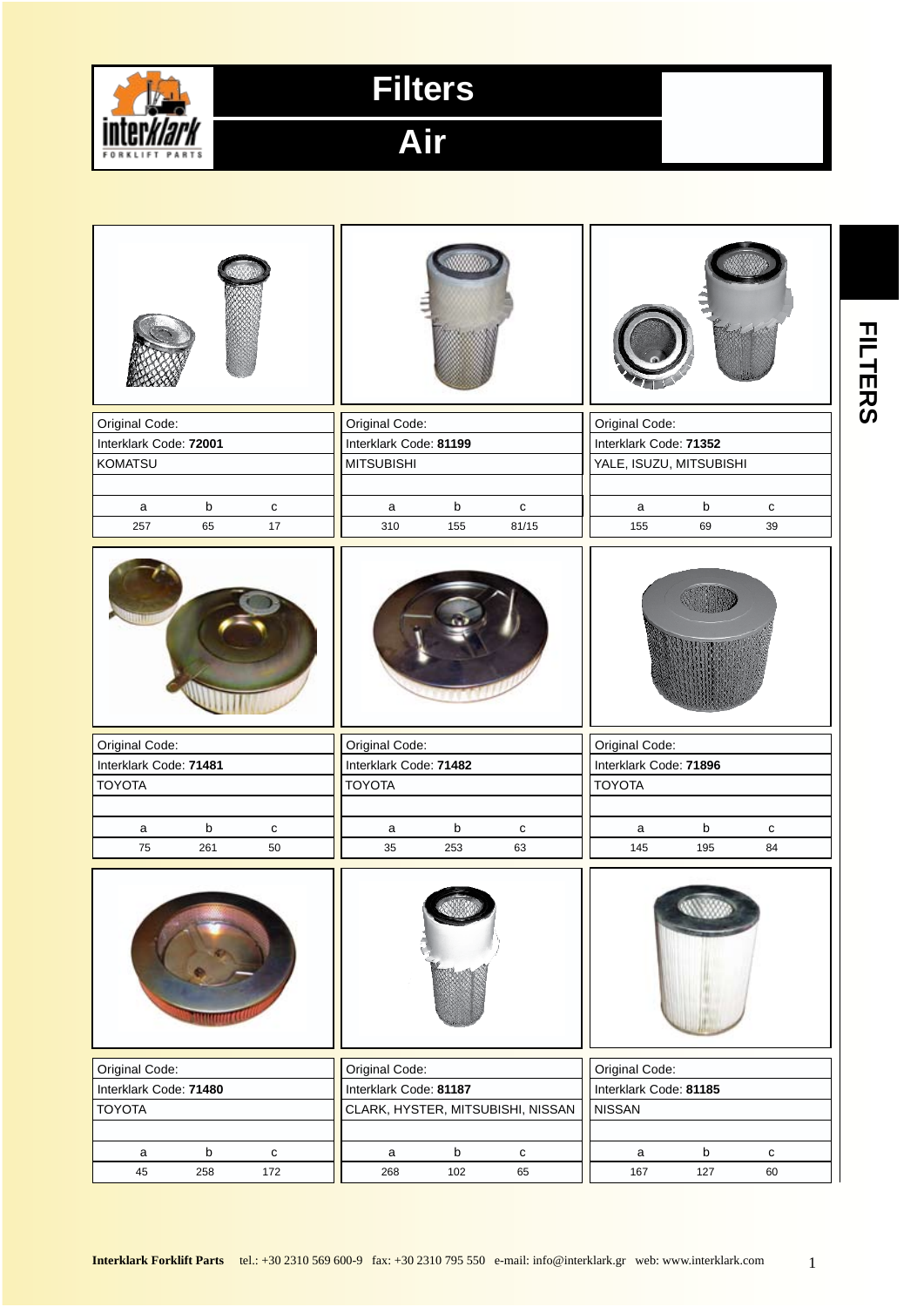

**Air**

|                                       |                                                                                                        | <b>ILTERS</b> |
|---------------------------------------|--------------------------------------------------------------------------------------------------------|---------------|
| Original Code:                        | Original Code:<br>Original Code:                                                                       |               |
| Interklark Code: 81184                | Interklark Code: 71354                                                                                 |               |
|                                       | Interklark Code: 81182                                                                                 |               |
| HYSTER, KALMAR, MITSUBISHI,           | <b>KOMATSU</b><br>ALLIS CHALMERS, CAT, CLARK, DAEWOO, FENWICK,<br>HYSTER, KALMAR, LANSER BOSS, MANITU, |               |
| NISSAN, TCM, YANMAR                   | MITSUBISHI, TCM, TOYOTA, YALE                                                                          |               |
| $\sf b$<br>$\mathtt{C}$<br>a          | $\mathsf b$<br>b<br>$\mathbf{C}$<br>a<br>c<br>a                                                        |               |
| 200<br>130<br>16/62,8                 | 71<br>325<br>291<br>135<br>135<br>80                                                                   |               |
|                                       |                                                                                                        |               |
| Original Code:                        | Original Code:<br>Original Code:                                                                       |               |
| Interklark Code: 71484                | Interklark Code: 71486<br>Interklark Code: 81198                                                       |               |
| CAT, KOMATSU, MITSUBISHI, NISSAN      | KOMATSU<br><b>MITSUBISHI</b>                                                                           |               |
|                                       |                                                                                                        |               |
| b<br>a<br>c                           | b<br>b<br>${\bf c}$<br>a<br>c<br>a                                                                     |               |
| 315<br>125<br>88                      | 294<br>136<br>70<br>650<br>130<br>84                                                                   |               |
|                                       |                                                                                                        |               |
| Original Code:                        | Original Code:<br>Original Code:                                                                       |               |
| Interklark Code: 71483                | Interklark Code: 71479<br>Interklark Code: 71365                                                       |               |
| CAT, HSC, HYSTER, MITSUBISHI          | CLARK, DAEWOO, TOYOTA<br><b>TOYOTA</b>                                                                 |               |
|                                       |                                                                                                        |               |
| b                                     | b<br>b                                                                                                 |               |
| $\mathbf{C}$<br>a<br>230<br>109<br>58 | $\mathsf a$<br>${\bf c}$<br>c<br>a<br>275<br>138<br>85<br>293<br>136<br>66                             |               |
|                                       |                                                                                                        |               |

2 **Interklark Forklift Parts** tel.: +30 2310 569 600-9 fax: +30 2310 795 550 e-mail: info@interklark.gr web: www.interklark.com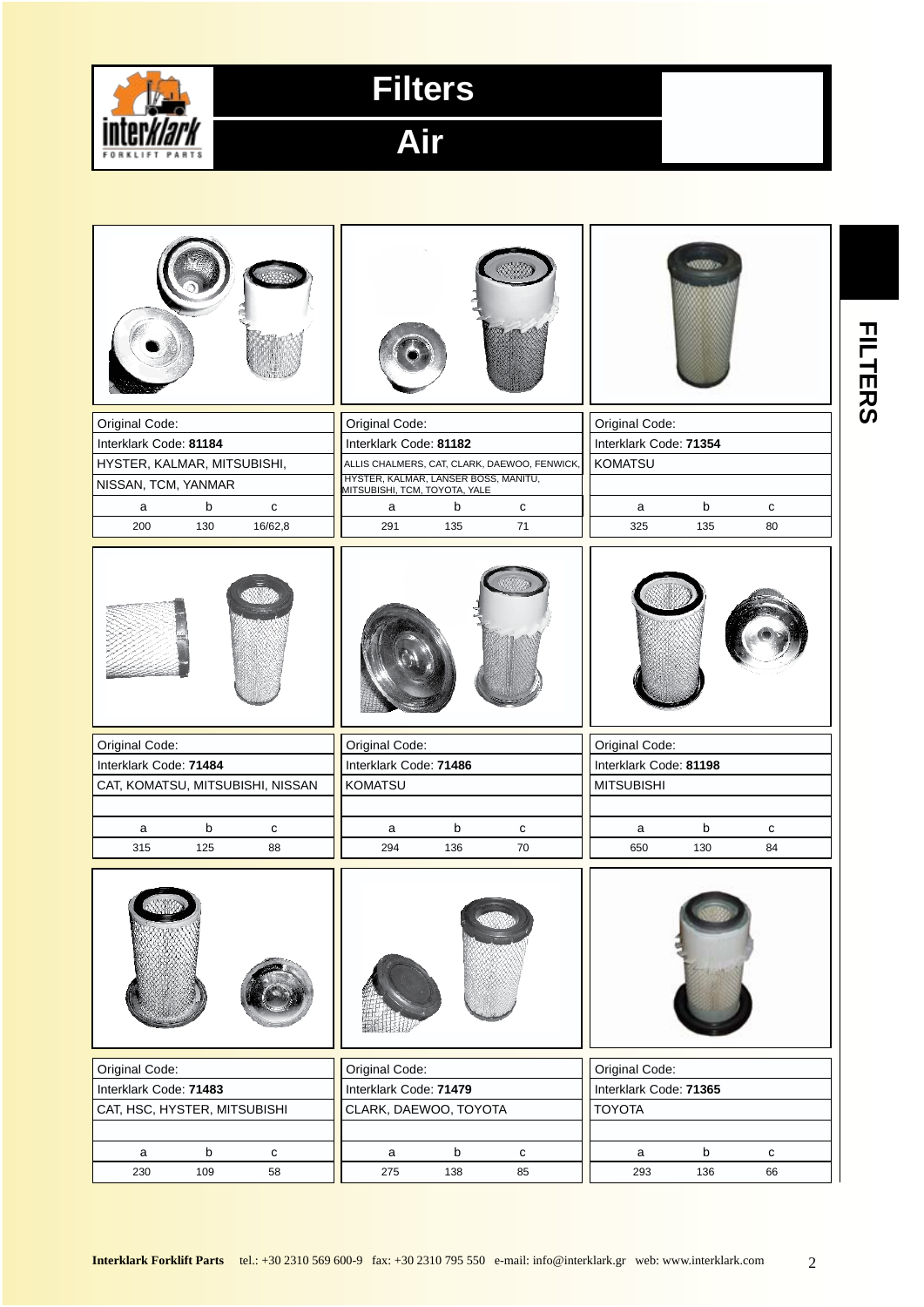

**Fuel**



| Original Code:                         |         |           | Original Code:                 |         |              | Original Code:             |         |           |
|----------------------------------------|---------|-----------|--------------------------------|---------|--------------|----------------------------|---------|-----------|
| Interklark Code: 71366                 |         |           | Interklark Code: 81196         |         |              | Interklark Code: 81193     |         |           |
| <b>TOYOTA</b>                          |         |           | ISUZU, NISSAN                  |         |              | MITSUBISHI, NISSAN, TOYOTA |         |           |
|                                        |         |           |                                |         |              |                            |         |           |
| a                                      | $\sf b$ | ${\bf c}$ | $\mathsf a$                    | b       | ${\bf c}$    | $\mathsf a$                | $\sf b$ | c         |
| 128                                    | 82      | 35        | 55                             | 73      | 16           | 137                        | 93      | 18        |
| <b>Rensi</b><br>iner uli <sup>u.</sup> |         |           |                                |         |              |                            |         |           |
| Original Code:                         |         |           | Original Code:                 |         |              | Original Code:             |         |           |
| Interklark Code: 81190                 |         |           | Interklark Code: 81192         |         |              | Interklark Code: 81194     |         |           |
| ISUZU, KOMATSU, NISSAN, TOYOTA         |         |           | CLARK, HYUNDAI, HYSTER, ISUZU, |         |              | KOMATSU, NISSAN            |         |           |
|                                        |         |           | MITSUBISHI, TCM, YANMAR        |         |              |                            |         |           |
| a                                      | $\sf b$ | ${\bf c}$ | a                              | b       | $\mathbf{C}$ | $\mathsf a$                | b       | с         |
| 86                                     | 83,3    | 17,5      | 138                            | 97,5    | 18,5         | 204                        | 100     | 23        |
|                                        |         |           |                                |         |              |                            |         |           |
| Original Code:                         |         |           | Original Code:                 |         |              | Original Code:             |         |           |
| Interklark Code:                       |         |           | Interklark Code:               |         |              | Interklark Code:           |         |           |
|                                        |         |           |                                |         |              |                            |         |           |
|                                        |         |           |                                |         |              |                            |         |           |
| $\mathsf a$                            | $\sf b$ | ${\tt C}$ | $\mathsf a$                    | $\sf b$ | ${\bf c}$    | $\mathsf a$                | $\sf b$ | ${\bf c}$ |

**FILTERS FILTERS**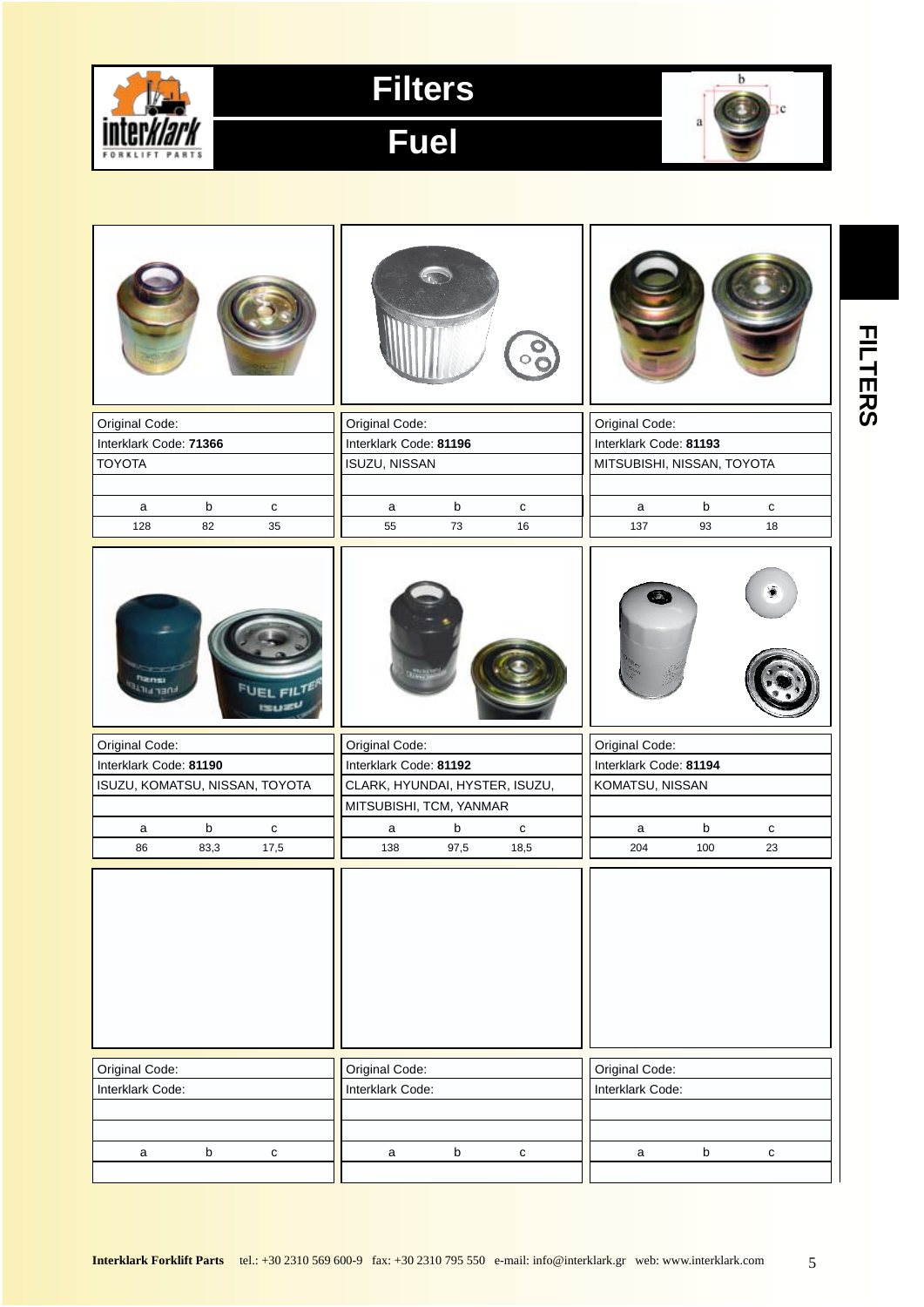

#### **Hydraulic**



|                        |             |                     |                        |                   |                        |                        |             |                 | <b>FILTERS</b> |
|------------------------|-------------|---------------------|------------------------|-------------------|------------------------|------------------------|-------------|-----------------|----------------|
| Original Code:         |             |                     | Original Code:         |                   |                        | Original Code:         |             |                 |                |
|                        |             |                     |                        |                   |                        |                        |             |                 |                |
| Interklark Code: 81120 |             |                     | Interklark Code: 72083 |                   |                        | Interklark Code: 71361 |             |                 |                |
| <b>TOYOTA</b>          |             |                     | TCM, TOYOTA            |                   |                        | <b>TCM</b>             |             |                 |                |
|                        |             |                     |                        |                   |                        |                        |             |                 |                |
| a                      | $\mathsf b$ | $\mathbf{C}$        | a                      | $\sf b$           | $\mathbf{C}$           | a                      | $\sf b$     | ${\bf c}$       |                |
| 110                    | 79          | 23                  | 112                    | 80                | $30\,$                 | 135                    | 59          | 29              |                |
|                        |             |                     |                        |                   |                        |                        |             |                 |                |
| Original Code:         |             |                     | Original Code:         |                   |                        | Original Code:         |             |                 |                |
| Interklark Code: 71358 |             |                     | Interklark Code: 71357 |                   |                        | Interklark Code: 71348 |             |                 |                |
| <b>TOYOTA</b>          |             |                     | <b>TOYOTA</b>          |                   |                        | <b>TOYOTA</b>          |             |                 |                |
|                        |             |                     |                        |                   |                        |                        |             |                 |                |
| a                      | $\mathsf b$ | $\mathbf{C}$        | a                      | $\sf b$           | c                      | a                      | $\mathsf b$ | c               |                |
| 124                    | 108         | 27                  | 98                     | 80                | 33                     | 115                    | 100         | 39              |                |
|                        |             |                     |                        |                   |                        |                        |             |                 |                |
| Original Code:         |             |                     | Original Code:         |                   |                        | Original Code:         |             |                 |                |
| Interklark Code: 71355 |             |                     | Interklark Code: 71356 |                   |                        | Interklark Code: 71359 |             |                 |                |
| <b>MITSUBISHI</b>      |             |                     | MITSUBISHI, NISSAN     |                   |                        | <b>KOMATSU</b>         |             |                 |                |
|                        |             |                     |                        |                   |                        |                        |             |                 |                |
|                        | $\sf b$     |                     |                        |                   |                        |                        | $\mathsf b$ |                 |                |
| $\mathsf a$<br>92      | 100         | ${\bf c}$<br>$30\,$ | $\mathsf a$<br>161     | $\mathsf b$<br>91 | $\mathtt{C}$<br>$30\,$ | $\mathsf{a}$<br>40     | 60          | ${\bf c}$<br>32 |                |
|                        |             |                     |                        |                   |                        |                        |             |                 |                |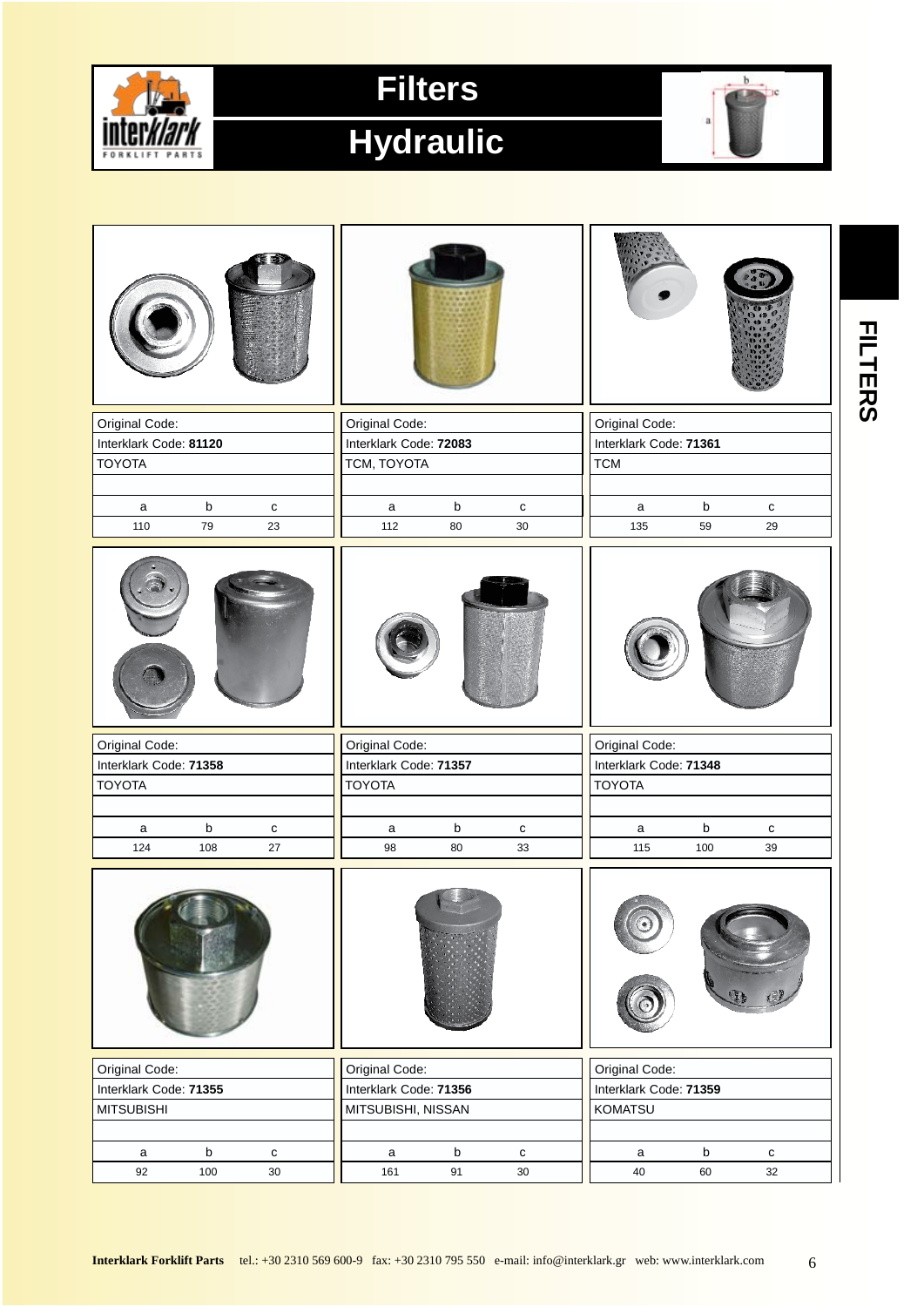

**Oil**



| Original Code:                            | Original Code:         |                             | Original Code:                   |  |  |
|-------------------------------------------|------------------------|-----------------------------|----------------------------------|--|--|
| Interklark Code: 81200                    | Interklark Code: 81188 |                             | Interklark Code: 72089           |  |  |
| CATERPILLAR, FENWICK, FIAT,               | <b>TOYOTA</b>          |                             | <b>TOYOTA</b>                    |  |  |
| KOMATSU, MITSUBISHI, NISSAN, STILL        |                        |                             |                                  |  |  |
| $\mathsf b$<br>a<br>$\mathbf{C}$          | a                      | b<br>$\mathbf{C}$           | $\mathsf b$<br>a<br>c            |  |  |
| 134<br>93<br>23,5                         | 85                     | 93<br>23,5                  | $77\,$<br>17,5<br>102            |  |  |
|                                           |                        |                             | <b>CENTRAL</b><br>hi mute        |  |  |
| Original Code:                            | Original Code:         |                             | Original Code:                   |  |  |
| Interklark Code: 81195                    | Interklark Code: 81197 |                             | Interklark Code: 81189           |  |  |
| KOMATSU                                   | <b>MITSUBISHI</b>      |                             | ISUZU, NISSAN, TCM               |  |  |
| $\mathsf b$<br>a<br>$\mathbf{C}$          | a                      | $\mathsf b$<br>$\mathbf{C}$ | $\mathsf b$<br>a<br>c            |  |  |
| 85<br>93<br>23,5                          | 82                     | 19<br>93                    | 17,5<br>136<br>94                |  |  |
|                                           |                        |                             |                                  |  |  |
| Original Code:                            | Original Code:         |                             | Original Code:                   |  |  |
| Interklark Code: 81191                    | Interklark Code: 71363 |                             | Interklark Code: 37047           |  |  |
| KOMATSU, NISSAN                           | <b>MITSUBISHI</b>      |                             | <b>TOYOTA</b>                    |  |  |
| $\mathsf b$<br>$\mathbf c$<br>$\mathsf a$ | a                      | $\sf b$<br>$\mathbf{C}$     | $\mathsf b$<br>$\mathbf{C}$<br>a |  |  |
| 130<br>84<br>17,5                         | 102                    | 105<br>24                   | 85<br>$77\,$<br>18               |  |  |

**FILTERS FILTERS**